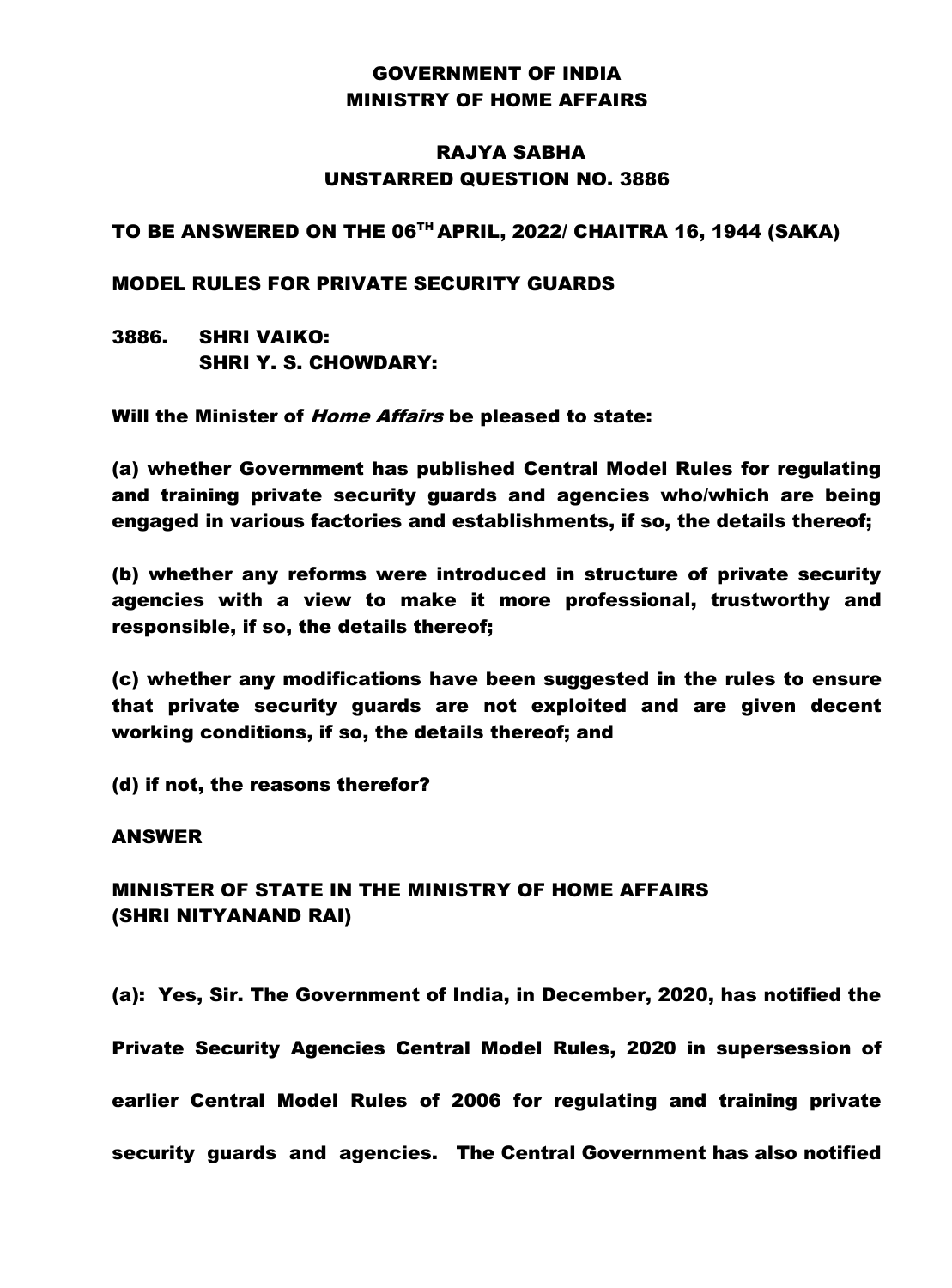model rules namely - Private Security Agencies (Private Security to Cash Transportation Activities) Rules, 2018 to strengthen private security agencies and to make them more accountable.

(b): The new Model Rules accommodate changes in the ecosystem over the years and are aligned with the key visions of 'Digital India' and 'e-Governance'. The licensee of private security agency has to successfully undergo a training relating to the private security as prescribed by the Controlling Authority. To make private security agencies more professional, trust-worthy and responsible, the new model rules provide syllabus for training of licensee to bring uniformity in licensee's training across the States. The training shall be for a minimum period of six working days which shall broadly include the following subjects, namely;- (i) Present security scenario, (ii) Role and Functioning of Private Security Agencies, (iii) Legal provisions, (iv) Management of Security Agencies, (v) Interface with public, Police and other departments and (vi) Private Security Personnel – DO's and DON'Ts (Conduct Rules).

(c) and (d): Yes, Sir. To ensure that the private security guards are not exploited and are given decent working conditions, the new model rules have the following provisions:

-2-